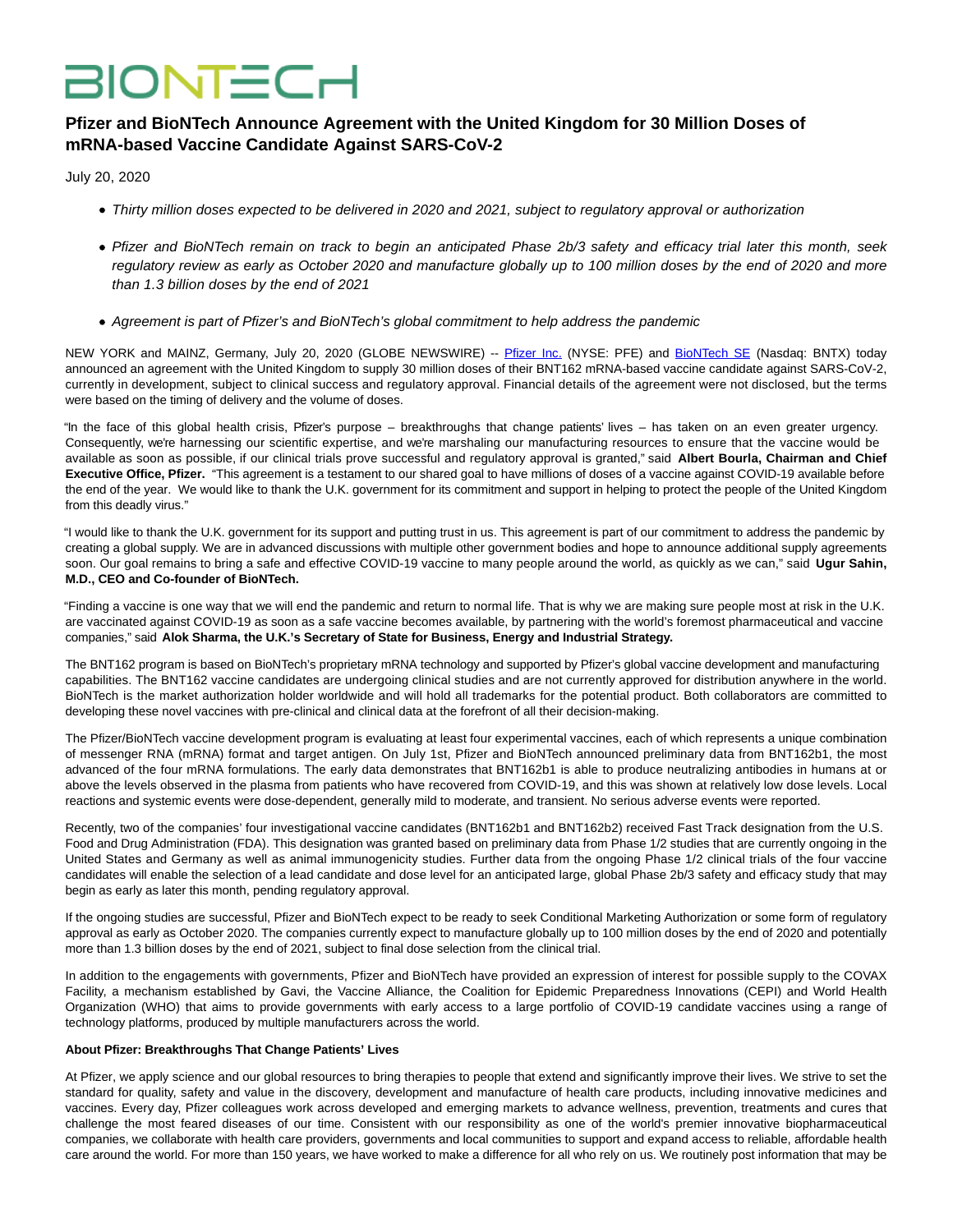important to investors on our website at [www.Pfizer.com.](https://www.globenewswire.com/Tracker?data=SwuYFC81GURvS2H5ySMLAmZzR9H15na2cZ2PlP2yRkSCKsgTdymSPMOGqHTZitMklE1II1_HWWxCSlIzIUU5Qw==) In addition, to learn more, please visit us on [www.Pfizer.com a](https://www.globenewswire.com/Tracker?data=SwuYFC81GURvS2H5ySMLAjjAivGsBq4uwOtL3loURpYWZnT0j_b9en_bEUXz-eszOh0fkfbOXgCkTRKYjwWExg==)nd follow us on Twitter at [@Pfizer a](https://www.globenewswire.com/Tracker?data=8aZvZv5Ksx30i_y5-7vQO9qGvCtrB_m5u9AMQ2tQtacIzYcVFzZmGvzm44GwTBE2Hfvg11pVUlOtVmJPELhjVQ==)nd [@Pfizer News,](https://www.globenewswire.com/Tracker?data=8aZvZv5Ksx30i_y5-7vQO05EcB_NGgpH0oeywtHc6C8NtnKIdfVEwX9TrYd2sg9g3W_6I8HdiV4BFhkXOLObgDcOyH3Uffnxb7T5yf90J5A=) [LinkedIn,](https://www.globenewswire.com/Tracker?data=npQBUQ7-fAFjQONxSwHk4bLZE7IQSwzdgo_7Kr15s9BYATuwNy8RTdqEk_reNKnlvPfcEUzAkqqTQBKEgNQu69MnHnK438GdfzPhYKkU1as=) [YouTube a](https://www.globenewswire.com/Tracker?data=vkxaRYqbeSaIWiz0hN3OAT1jXurwU_WbLYIB8TfAkaOIwsmYWwX5iwDTOFiEJu_riyHFvKuD28Ov29WsrbINEw==)nd like us on Facebook a[t Facebook.com/Pfizer.](https://www.globenewswire.com/Tracker?data=PzxZ6OnOsDsaboyN76FNK0Vto7J0TrAoJ_pFfJdPYX0CDwcmHINL-ufH8qCIf2j-b0bOjOegp-w6_7wnimoFJqt09PNvQQkrx2YD56pB88g=)

#### **Pfizer Disclosure Notice**

The information contained in this release is as of July 20, 2020. Pfizer assumes no obligation to update forward-looking statements contained in this release as the result of new information or future events or developments.

This release contains forward-looking information about Pfizer's efforts to combat COVID-19, the BNT162 mRNA vaccine program, a collaboration between BioNTech and Pfizer to develop a potential COVID-19 vaccine, an agreement with the United Kingdom to supply BNT162 and other potential supply agreements, including their potential benefits, manufacturing and distribution and the expected timing of clinical trials and regulatory submissions, that involves substantial risks and uncertainties that could cause actual results to differ materially from those expressed or implied by such statements. Risks and uncertainties include, among other things, the uncertainties inherent in research and development, including the ability to meet anticipated clinical endpoints, commencement and/or completion dates for clinical trials, regulatory submission dates, regulatory approval dates and/or launch dates, as well as the possibility of unfavorable new preclinical or clinical trial data and further analyses of existing preclinical or clinical trial data; risks associated with preliminary data; the risk that clinical trial data are subject to differing interpretations and assessments, including during the peer review/publication process, in the scientific community generally, and by regulatory authorities; whether and when data from the BNT162 mRNA vaccine program will be published in scientific journal publications and, if so, when and with what modifications; whether regulatory authorities will be satisfied with the design of and results from these and future preclinical and clinical studies; whether and when any biologics license applications may be filed in any jurisdictions for any potential vaccine candidates under the collaboration; whether and when any such applications may be approved by regulatory authorities, which will depend on myriad factors, including making a determination as to whether the product's benefits outweigh its known risks and determination of the product's efficacy and, if approved, whether any such vaccine candidates will be commercially successful; decisions by regulatory authorities impacting labeling, manufacturing processes, safety and/or other matters that could affect the availability or commercial potential of any such vaccine candidates, including development of products or therapies by other companies; manufacturing capabilities or capacity, including whether the estimated numbers of doses can be manufactured within the projected time periods indicated; whether and when a definitive supply agreement with the United Kingdom will be reached; whether and when other supply agreements will be reached; uncertainties regarding the ability to obtain recommendations from vaccine technical committees and other public health authorities regarding any such vaccine candidates and uncertainties regarding the commercial impact of any such recommendations; and competitive developments.

A further description of risks and uncertainties can be found in Pfizer's Annual Report on Form 10-K for the fiscal year ended December 31, 2019 and in its subsequent reports on Form 10-Q, including in the sections thereof captioned "Risk Factors" and "Forward-Looking Information and Factors That May Affect Future Results", as well as in its subsequent reports on Form 8-K, all of which are filed with the U.S. Securities and Exchange Commission and available at [www.sec.gov a](https://www.globenewswire.com/Tracker?data=GnRopopGQjiqFTqMHhwQpTrorsAlOdOmH0FLrz5e90jlj6CvrSDsjwq4dLZeZYoAKuEGNQV7G3kMSXNS3ZJ6iw==)nd [www.pfizer.com.](https://www.globenewswire.com/Tracker?data=p4I_thWNGly5Y9WNLWDRNrItn1cS2IUGjI_gouYoqFglGrtPfG3hR4jom6paodfhDNH00V5oN9Tc79eQRq2pbw==)

#### **About BioNTech**

Biopharmaceutical New Technologies is a next generation immunotherapy company pioneering novel therapies for cancer and other serious diseases. The Company exploits a wide array of computational discovery and therapeutic drug platforms for the rapid development of novel biopharmaceuticals. Its broad portfolio of oncology product candidates includes individualized and off-the-shelf mRNA-based therapies, innovative chimeric antigen receptor T cells, bi-specific checkpoint immuno-modulators, targeted cancer antibodies and small molecules. Based on its deep expertise in mRNA vaccine development and in-house manufacturing capabilities, BioNTech and its collaborators are developing multiple mRNA vaccine candidates for a range of infectious diseases alongside its diverse oncology pipeline. BioNTech has established a broad set of relationships with multiple global pharmaceutical collaborators, including Genmab, Sanofi, Bayer Animal Health, Genentech, a member of the Roche Group, Genevant, Fosun Pharma, and Pfizer. For more information, please visi[t www.BioNTech.de.](https://www.globenewswire.com/Tracker?data=n_EHrkM9Y3UE64pboVn7pjeWWHMaUvpv3VOvzGZ9N60Fcb8QT8pyOZgtbnrmw9KEPzM5-Vsm_qYOV3zDbmamaA==)

#### **BioNTech Forward-looking Statements**

This press release contains "forward-looking statements" of BioNTech within the meaning of the Private Securities Litigation Reform Act of 1995. These forward-looking statements may include, but may not be limited to, statements concerning: BioNTech's efforts to combat COVID-19; the timing to initiate clinical trials of BNT162 and anticipated publication of data from these clinical trials; the timing for any potential emergency use authorizations or approvals; the potential to enter into additional supply agreements with other jurisdictions or the COVAX Facility; the potential safety and efficacy of BNT162; the collaboration between BioNTech and Pfizer to develop a potential COVID-19 vaccine; and the ability of BioNTech to supply the quantities of BNT162 to support clinical development and, if approved, market demand, including our production estimates for 2020 and 2021. Any forward-looking statements in this press release are based on BioNTech current expectations and beliefs of future events, and are subject to a number of risks and uncertainties that could cause actual results to differ materially and adversely from those set forth in or implied by such forward-looking statements. These risks and uncertainties include, but are not limited to: competition to create a vaccine for COVID-19; the ability to produce comparable clinical results in larger and more diverse clinical trials; the ability to effectively scale our productions capabilities; and other potential difficulties. For a discussion of these and other risks and uncertainties, see BioNTech's Annual Report on Form 20-F filed with the SEC on March 31, 2020, which is available on the SEC's website at [www.sec.gov.](https://www.globenewswire.com/Tracker?data=GnRopopGQjiqFTqMHhwQpeE-YhVrfQaptULUN-yZmc7qbA683oJtr8cdFmhvPNotod1W7yHNxpARdvTzGNtnzQ==) All information in this press release is as of the date of the release, and BioNTech undertakes no duty to update this information unless required by law.

**Pfizer Contacts:**

**Media Relations** Lisa O'Neill +44 (0)7929 339 560 [Lisa.O'neill@pfizer.com](https://www.globenewswire.com/Tracker?data=NrDO6xT6-5-5XQKZZ_X286JkAW70LaXmqHkAJmxojWNBMwr5xzL1YuEVbiSloUALRLtkgx9jBsCN5sNPHOLWifWRRMvhOnvpN9jjb4xViDY=)

**Investor Relations** Chuck Triano +1 (212) 733-3901 [Charles.E.Triano@Pfizer.com](https://www.globenewswire.com/Tracker?data=pJHgq1kNyI7KABp-lJskXZuqtqtrJIwe9qYY57bv0q8o7wUaTn4wpIKMxv-Nimq8mTWRIcSfDluXoXewwC4Qo5_nlSdpE9ga3uh8P7HzDskDaBmYBD7x8389le0P4yeu)

**BioNTech Contacts:**